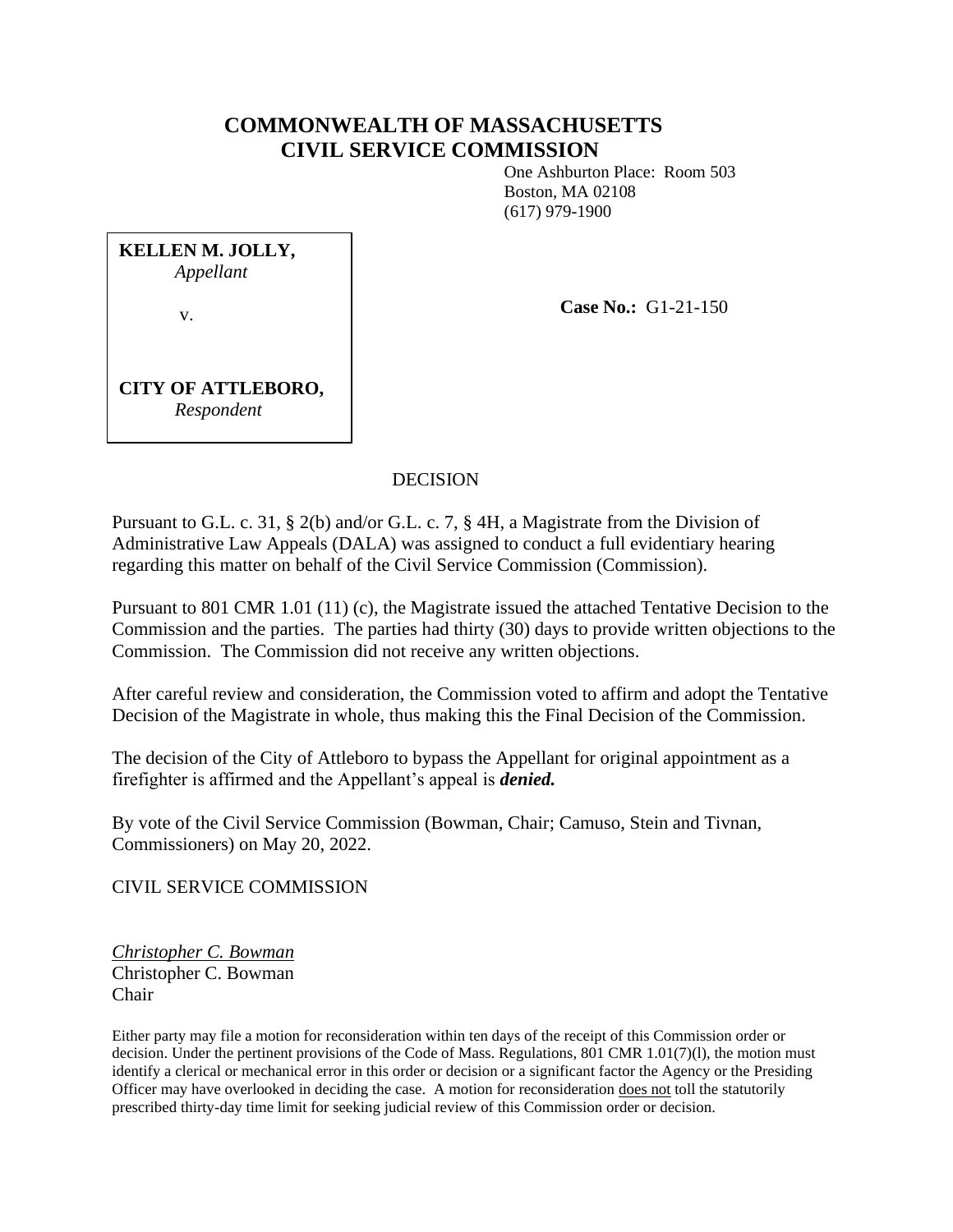Under the provisions of G.L c. 31, § 44, any party aggrieved by this Commission order or decision may initiate proceedings for judicial review under G.L. c. 30A, § 14 in the superior court within thirty (30) days after receipt of this order or decision. Commencement of such proceeding shall not, unless specifically ordered by the court, operate as a stay of this Commission order or decision.

Notice to:

Daniel M. Rich, Esq. (for Appellant) Timothy D. Zezzin, Esq. (for Respondent) Edward B. McGrath, Esq. (Chief Administrative Magistrate, DALA)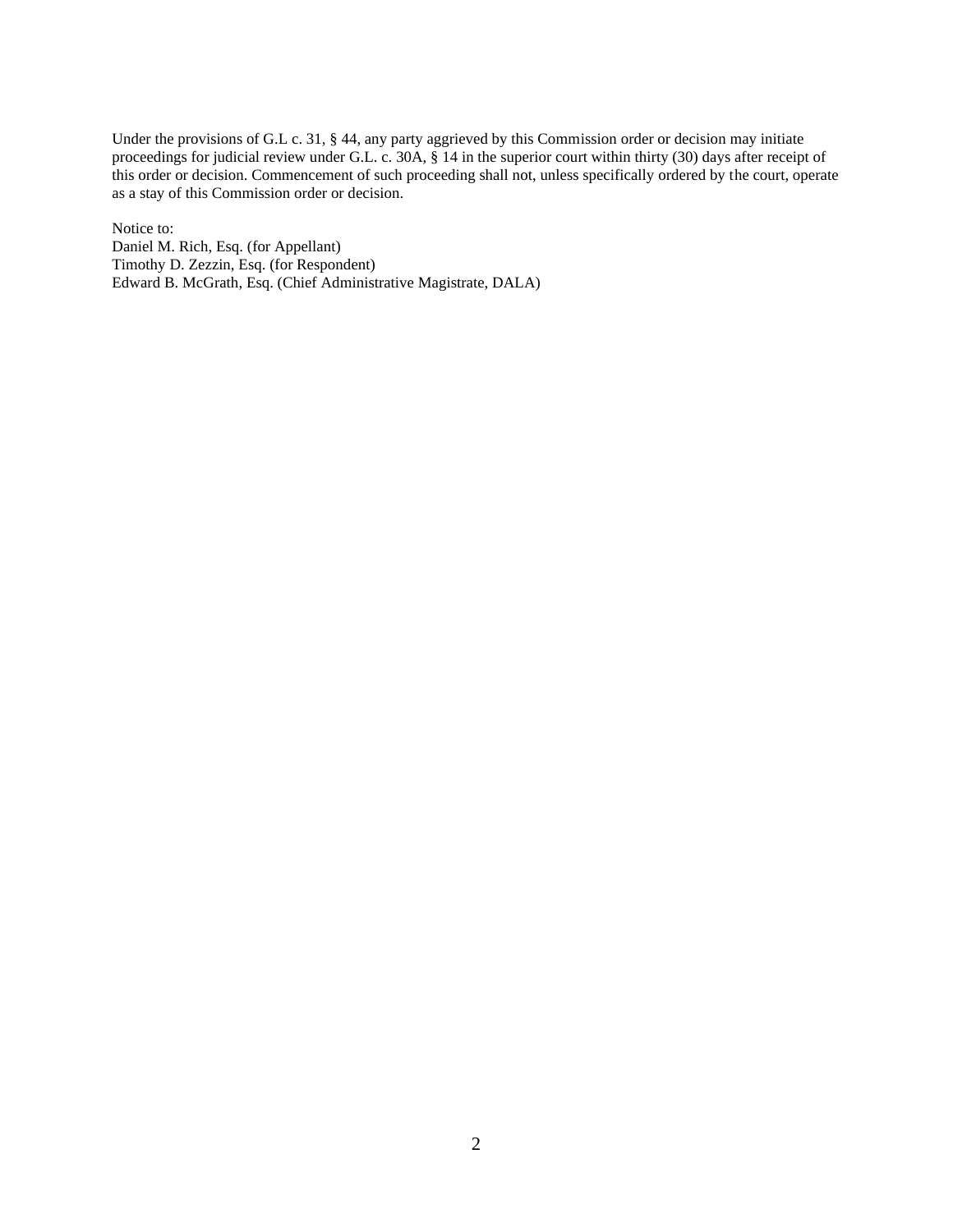#### **COMMONWEALTH OF MASSACHUSETTS**

### **DIVISION OF ADMINISTRATIVE LAW APPEALS**

14 Summer Street – 4th Floor Malden, MA 02148 781-397-4700 www.mass.gov/dala

### KELLEN M. JOLLY, Appellant

*v*. G1-21-150

CITY OF ATTLEBORO, Respondent

Appearance for Appellant: Daniel M. Rich, Esq.

CS-21-0354

250 East Main Street, Unit #20 Norton, MA 02766

Appearance for Respondent: Timothy D. Zessin, Esq.

KP Law 101 Arch Street, 12th Floor Boston, MA 02110

Administrative Magistrate: Kenneth Bresler

#### **SUMMARY**

The Administrative Magistrate of the Division of Administrative Law Appeals (DALA)

recommends that the Civil Service Commission deny the Appellant's appeal.

#### **TENTATIVE DECISION OF DALA MAGISTRATE**

On August 24, 2021, the Appellant, Kellen M. Jolly (Appellant), pursuant to G.L. c. 31, §

2(b), filed a timely appeal with the Civil Service Commission (Commission), contesting the

decision of the City of Attleboro (City) to bypass him for original appointment to the position of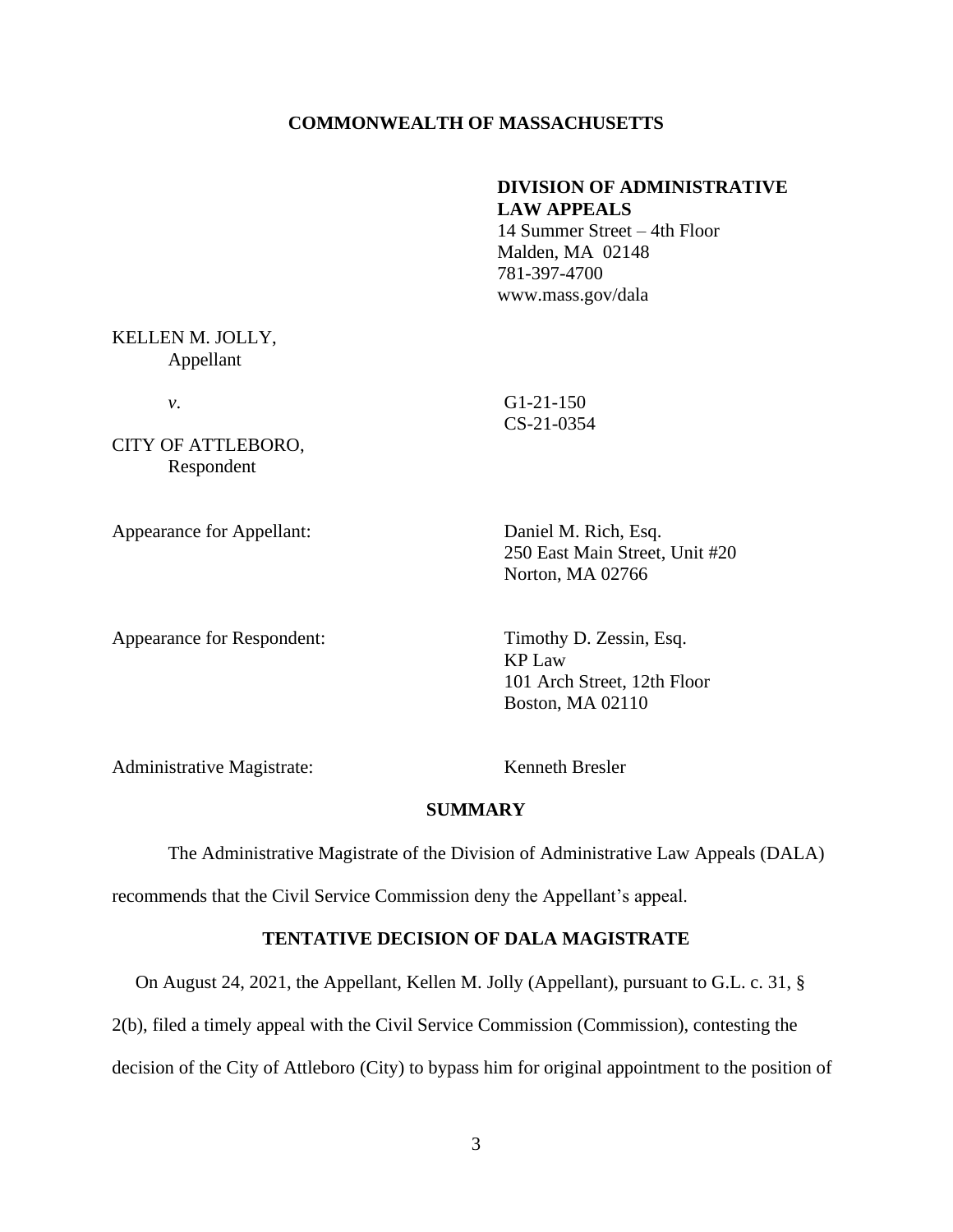firefighter. (Stipulated Fact) The Commission held a pre-hearing conference on September 30, 2021 via Webex videoconference and referred the appeal to DALA. I held a full hearing in person at the Commission, One Ashburton Place, Room 503, Boston on November 18, 2021. 1 The hearing was digitally recorded.<sup>2</sup> The parties submitted post-hearing arguments.

### **FINDINGS OF FACT:**

Thirteen (13) exhibits were entered into evidence at the hearing (Appellant Exhibits 1-2 (A1 – A2) and Respondent Exhibits 1-11 ( $R1 - R11$ )). Based on the exhibits and the testimony of the following witnesses:

*Called by the City:*

- Chief Scott T. Lachance, Attleboro Fire Department;
- Deputy Chief Timothy Michael Birch, Attleboro Fire Department;

#### *Called by the Appellant:*

■ Kellen M. Jolly, Appellant;

and taking administrative notice of all matters filed in the case and pertinent statutes, regulations, policies, and reasonable inferences from the credible evidence, I make the following findings of fact:

<sup>&</sup>lt;sup>1</sup> The Standard Adjudicatory Rules of Practice and Procedure, 801 CMR §§ 1.00 (formal rules) apply to adjudications before the Commission with Chapter 31 or any Commission rules taking precedence.

 $<sup>2</sup>$  If there is a judicial appeal of this decision, the plaintiff in the judicial appeal would be obligated to supply the</sup> court with a transcript of this hearing to the extent that he/she wishes to challenge the decision as unsupported by substantial evidence, arbitrary or capricious, or an abuse of discretion. In such cases, this CD should be used by the plaintiff in the judicial appeal to transcribe the recording into a written transcript.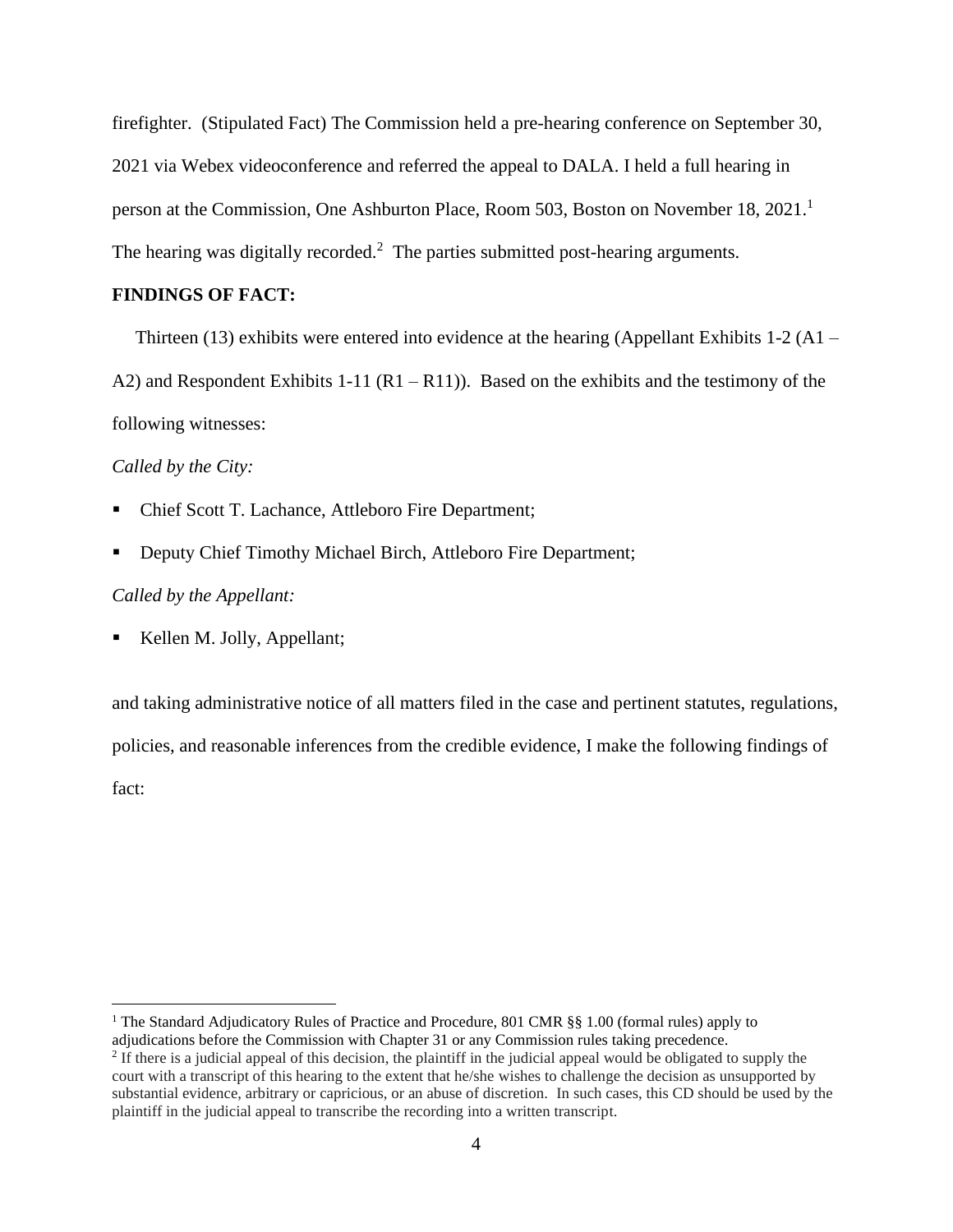#### *Application Process*

- 1. On November 20, 2020, Mr. Jolly took the civil service examination for firefighter and scored 99. (Stipulated Fact, Testimony of Appellant)
- 2. On March 15, 2021, the Human Resources Division established an eligible list for firefighters. (Stipulated Fact)
- 3. On July 8, 2021, the Human Resources Division sent Certification No. 07924 to the City. (Stipulated Fact)
- 4. Mr. Jolly ranked 10th on the certification of candidates willing to accept appointment as a firefighter; he was tied with five other candidates. (Stipulated Fact)
- 5. On July 16, 2021, Mr. Jolly signed an application to be a firefighter with the Attleboro Fire Department. (Exhibit R1)
- 6. On his application, under "Employment History," Mr. Jolly wrote that among the places he had worked was R & B Limousine in North Attleboro from March 2021 to June 2021. He worked as a delivery driver. (Exhibit R1, p. 12)
- 7. Despite the name of the company, R & B Limousine's primary business was as a third-party delivery service for Amazon. All 20 or so employees of  $R \& B$  Limousine delivered Amazon packages. (Testimony of Appellant, Lachance, and Birch (recounting telephone conversation with R&B owner))
- 8. Mr. Jolly's job as a delivery driver for R & B Limousine was to go to an Amazon warehouse, get packages, and deliver them. (Testimony of Appellant)
- 9. The application asked, "Have you ever been fired or forced to resign because of misconduct or unsatisfactory employment?" If the answer was yes, the application asked the applicant to provide details. (Exhibit R1, p. 14)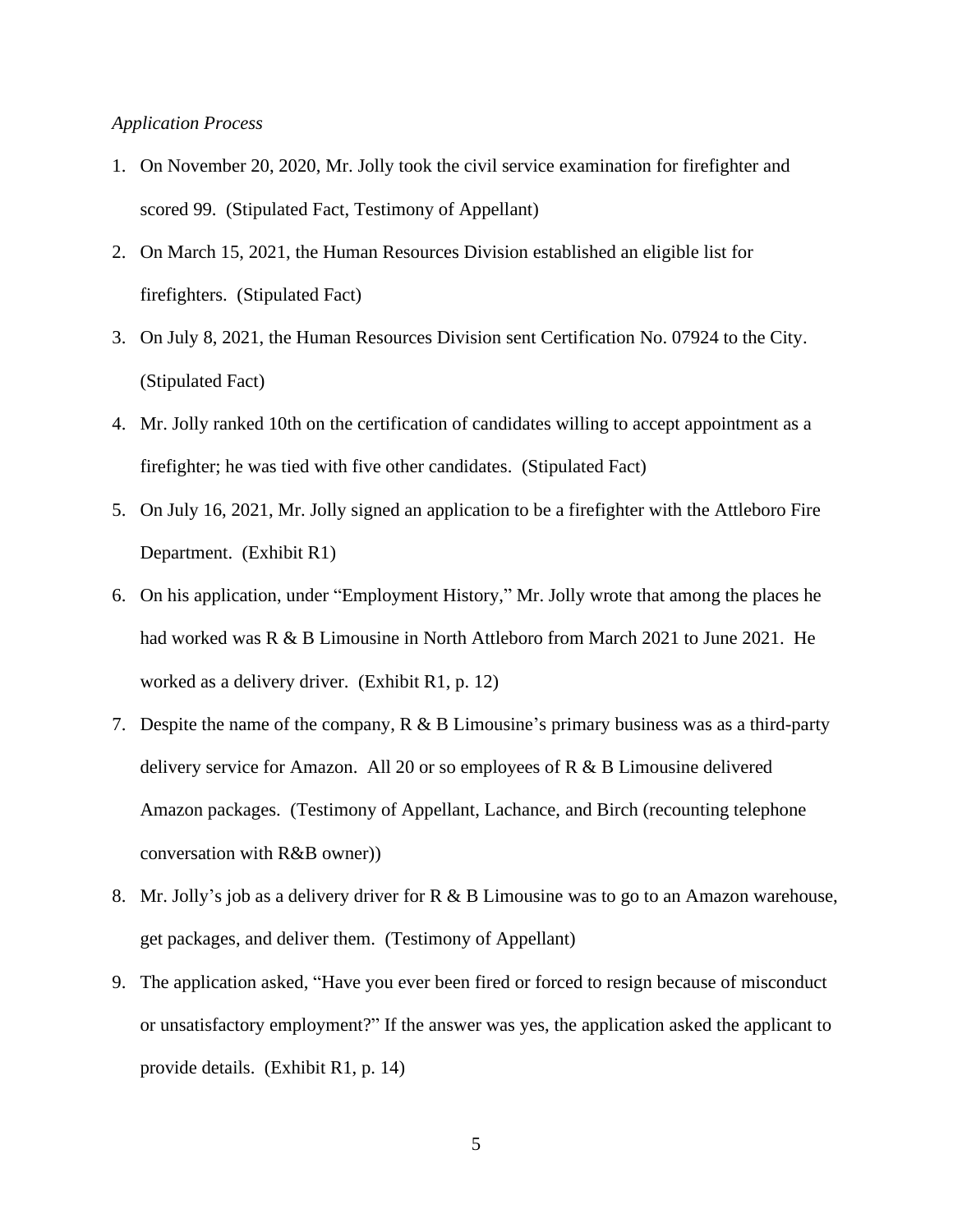10. Mr. Jolly answered "yes" to this question and explained:

At a previous job, I engaged in a verbal disagreement with a coworker. I was then accused by this coworker of stealing an Amazon delivery package. Although there was zero evidence of this, due to the coworker's seniority in the company, his word was taken over mine. I have never stolen anything before, nor did I steal a package from my job.

(Exhibit R1, p. 14)

11. The application also asked:

Have you ever been subjected to disciplinary proceedings from former or current employers? Disciplinary proceedings include, but are not limited to: suspension, docking of pay and/or written reprimand.

(Exhibit R1, p. 14)

- 12. Mr. Jolly answered "no." (Exhibit R1, p. 14) 3
- 13. Mr. Jolly signed a statement on the application that included language reading,

…I am aware that willfully withholding information or making false statements on this application will be the basis for rejection of my application….

14. On three separate pages of the application, Mr. Jolly signed, before a notary public, a

statement including language that he did "solemnly swear that each and every answer is full,

true, and correct in every respect." (Exhibit R1, pp. 23, 24, and unnumbered page titled,

"Notary Public's Seal")

- 15. On August 10, 2021, four interviewers from the City's fire department interviewed Mr. Jolly for about 20 minutes. The interviewers were Chief Lachance, Deputy Chief Birch, Assistant Chief John Guenette, and District Chief Thomas Joubert. ((Exhibits R2 and R4, testimony of Appellant, Lachance, and Birch)
- 16. The interview was not recorded. (Testimony of Lachance and Birch)

<sup>&</sup>lt;sup>3</sup> Mr. Jolly's position at the hearing seemed to have been that because he had received an oral reprimand, rather than a written reprimand, his "no" answer was accurate. Mr. Jolly seemed to have dropped that argument in his posthearing submission.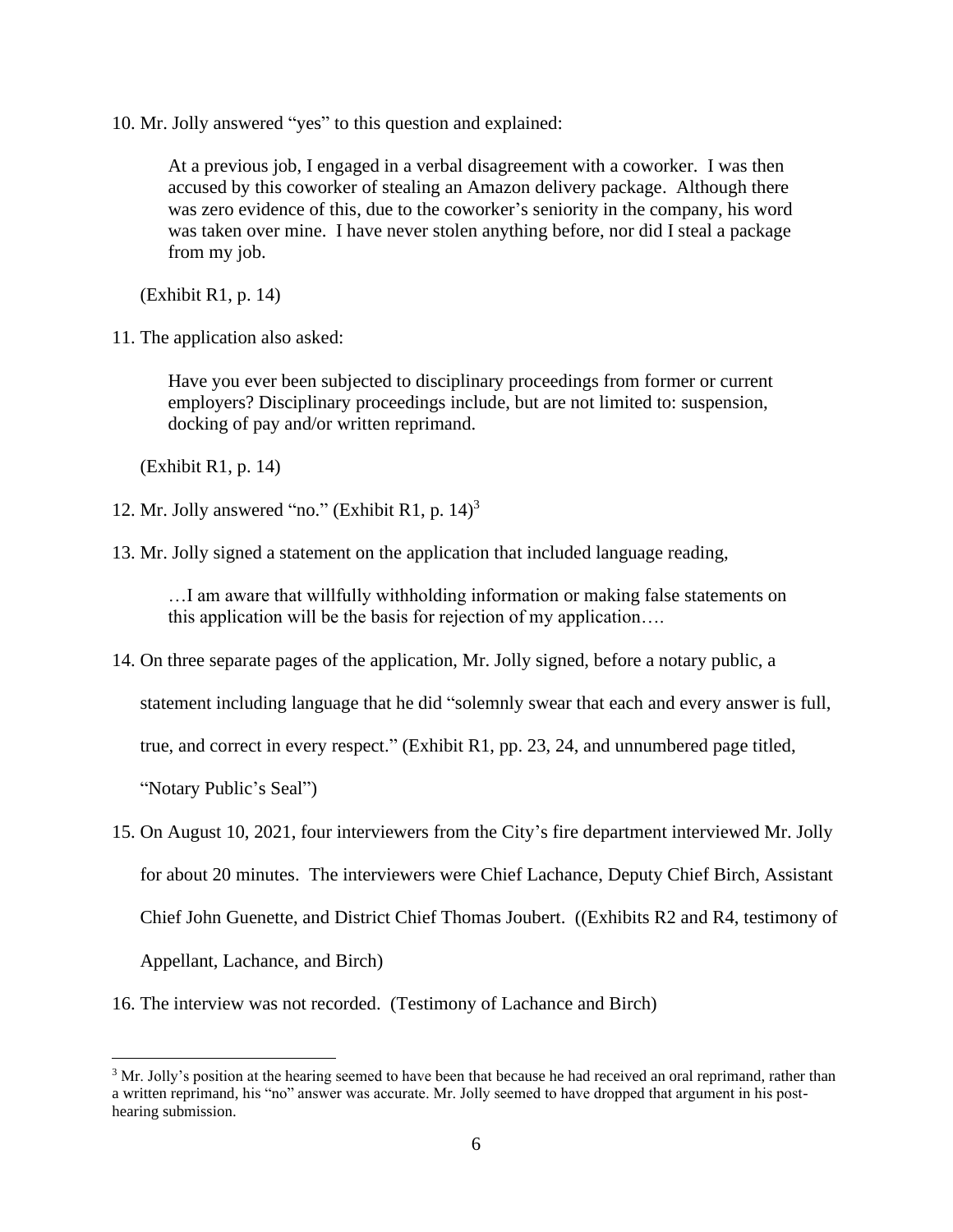- 17. During the interview, the interviewers became more confused about the circumstances of R & B Limousine's firing of Mr. Jolly. (Testimony of Lachance)
- 18. At the end of the interview, the interviewers were concerned that Mr. Jolly had stolen Amazon packages. (Testimony of Birch)
- 19. Honesty is an important trait for firefighters, especially because their duties bring them into people's homes. (Testimony of Birch)
- 20. Because the interviewers perceived that what Mr. Jolly wrote on his application conflicted with what he said in his interview, Chief Lachance telephoned the owner of  $R \& B$ Limousine, Ali Ghoneim, on August 16, 2021. Deputy Chief Birch also telephoned Mr. Ghoneim around then. (Exhibits R3, R10, testimony of Lachance and Birch)
- 21. Deputy Chief Birch had hoped to hire Mr. Jolly because he was friends with Mr. Jolly's parents, had seen Mr. Jolly occasionally while Mr. Jolly grew up, and considered him a good kid. (Testimony of Birch)
- 22. When the City selected 13 candidates for appointment as firefighters, it selected six who ranked below Mr. Jolly. (Stipulated Fact)
- 23. On August 18, 2021, the City sent Mr. Jolly a bypass letter, signed by Chief Lachance. (Exhibit R2)
- 24. The City's bypass letter cited the following reasons and alleged the following about Mr. Jolly: 1) he was forced to resign from R & B Limousine; 2) he made false and misleading statements on his application related to his resignation; 3) he failed to disclose disciplinary action; and 4) he interviewed poorly. (Exhibit R2)
- 25. Under a heading reading "Material Discrepancies Between Application Responses and Information Provided During Interview and Background Investigation," the letter stated: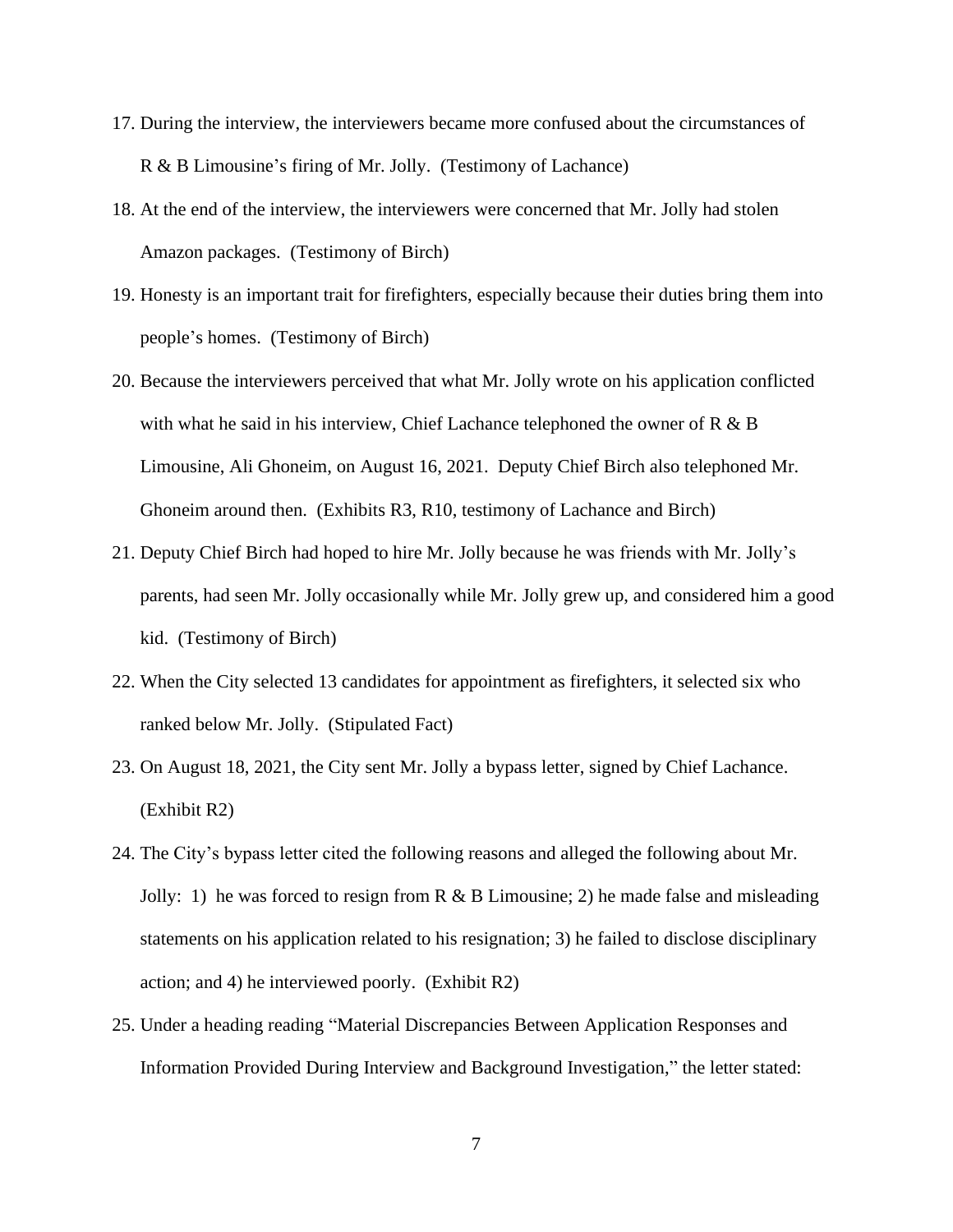During your interview with the Panel…you were asked if there was anything in your background that you wanted to discuss with the interview panel. You told the panel that, while employed by a company to deliver Amazon packages, you were unexpectedly called into work early one morning and told that Amazon Loss Prevention had accused you of stealing packages while you were a delivery driver for R & B Limousine. When asked how they had come to this conclusion, you were unable to provide an answer. You confirmed that you were required to take photographs of each delivery. When asked how many packages were reported missing/stolen, you were unable to provide an answer. You then told the Panel that you were told that if you didn't resign, that the company would file a police report. Although you claimed that you wanted the police to conduct an investigation, there was no investigation and you promptly resigned from the company.

You were then asked if you had any issues or problems with coworkers at previous jobs. You responded that you did not have any problems with coworkers; however, in your application you indicated that you did have a verbal disagreement with a coworker that led to your resignation.

As part of our background investigation, I spoke to your supervisor, Mr. Ali Ghoneim, at R & B Limousine. He confirmed that Amazon Loss Prevention had in fact accused you of stealing packages and that you immediately resigned from the company when confronted with this allegation. He stated that you could have requested a police investigation to prove your innocence, but you instead chose to resign.

I asked Mr. Ghoneim about the verbal disagreement that you documented in your application. He explained that the verbal disagreement was a separate incident, unrelated to the accusation of stealing that led to your resignation. He explained that you had a verbal disagreement with a dock worker that was reported to him. He further stated that his investigation into that incident led him to conclude that you were at fault and that you "escalated" the incident. His investigation included review of video surveillance. Mr. Ghoneim stated that he reprimanded you for this incident.

You did not disclose this disciplinary action on your application.

Although you documented that you were forced to resign on your application, you provided false and misleading information regarding the circumstances that led to your resignation.

Your forced resignation from  $R \& B$  Limousine, your false statements on your application for employment related to that resignation, and your failure to disclose disciplinary action taken as a result of a verbal disagreement with the dock worker serve as independent reasons for bypassing you for the important public safety position of firefighter. None of the successful candidates, including the six (6) ranked below you, had any similar misconduct in their backgrounds and none of the successful candidates provided false statements on their applications.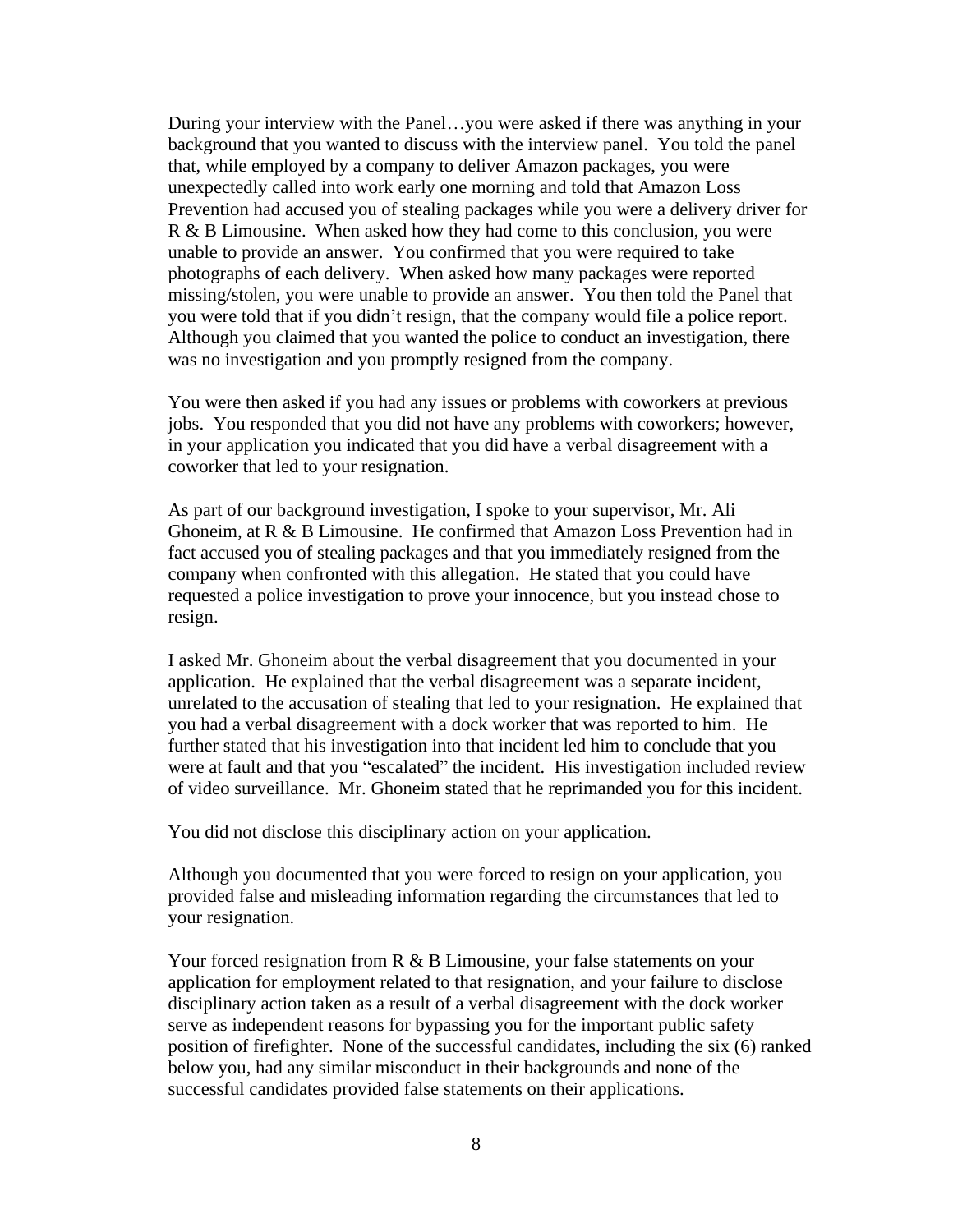(Exhibit R2)

26. Under a heading reading "Poor Interview Performance," the letter stated:

You exhibited unprofessional conduct throughout the interview process. Specifically, you kept your hands in your pockets, showed poor posture and did not demonstrate enthusiasm or interest about the position or in response to the questions you were asked.

The six (6) lower-ranked candidates who were selected in favor of you were all professional and attentive throughout their interviews, and appeared eager to join the Attleboro Fire Department.

(Exhibit R2)

27. On his application, Mr. Jolly stated that he had been accused of stealing "an Amazon delivery package," which he also referred to as "a package," that is, one package. (Exhibit

R1, p. 14)

- 28. Mr. Jolly's application contained a false statement in that he reported having been forced to leave his job for stealing one package, whereas he was forced to leave his job for stealing multiple packages, although an unknown number.
- 29. Information about the number of packages that Mr. Jolly was accused of stealing is incomplete and uncertain.
- 30. Information about how a possible police investigation related to the accusation against Mr. Jolly is incomplete and uncertain.
- 31. Information about whether Mr. Jolly resigned or was fired is in conflict.
- 32. Mr. Jolly conflated two incidents arguing with a dockworker, and being forced to leave his job for suspicion of having stolen packages – and he assumed a cause and effect that may not have existed: that he was accused of stealing packages because of his argument with the dockworker.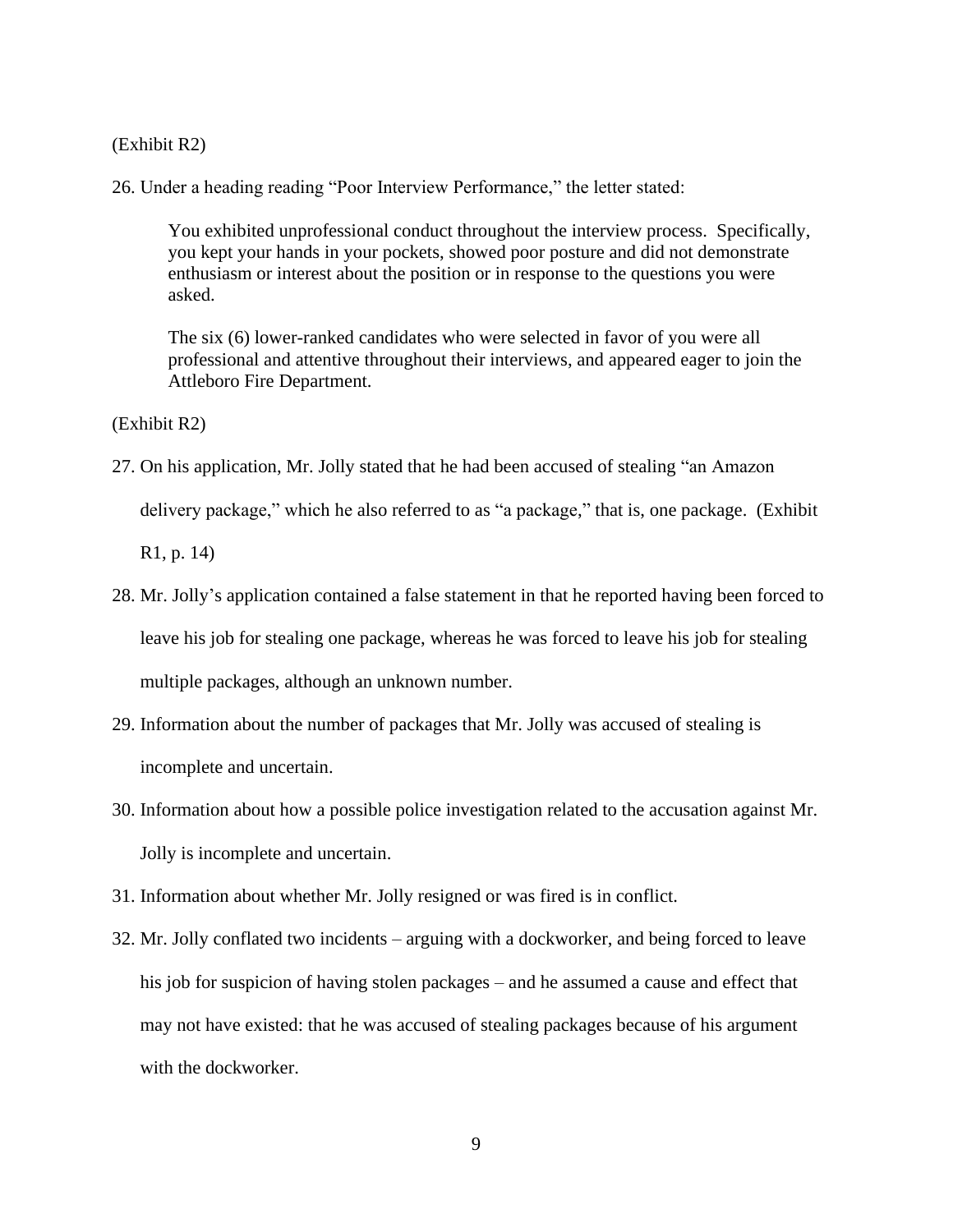33. The application apparently tried to learn two things: (A) Had the applicant ever been fired or forced to resign? (B) Had the applicant ever been *disciplined*, short of being fired or forced to resign, such as being suspended, having pay docked, or receiving a written reprimand? However, that is not what the second question asked. It asked whether an applicant had "ever been subjected to disciplinary *proceedings*." (Exhibit R1, p. 14) (emphasis added).

34. No evidence exists that Mr. Jolly was subjected to disciplinary proceedings.

35. During his interview, Mr. Jolly testified slowly, slouched, kept his hands in his pockets, and answered less enthusiastically than other candidates. (Testimony of Lachance, Exhibit R2)

### *Legal Standard*

 The fundamental purpose of the civil service system is to guard against political considerations, favoritism, and bias in governmental hiring and promotion. The commission is charged with ensuring that the system operates on "[b]asic merit principles." Massachusetts Assn. of Minority Law Enforcement Officers v. Abban, 434 Mass. 256, 259, citing Cambridge v. Civil Serv. Comm'n, 43 Mass.App.Ct. 300, 304 (1997). "Basic merit principles" means, among other things, "assuring fair treatment of all applicants and employees in all aspects of personnel administration" and protecting employees from "arbitrary and capricious actions." G.L. c. 31, section 1. This last standard is the most relevant here: whether the bypass was arbitrary and capricious.

 Personnel decisions that are marked by political influences or objectives unrelated to merit standards or neutrally applied public policy represent appropriate occasions for the Civil Service Commission to act. Cambridge at 304. This standard is less relevant here, because Deputy Chief Birch was initially inclined to view Mr. Jolly's candidacy favorably and the City still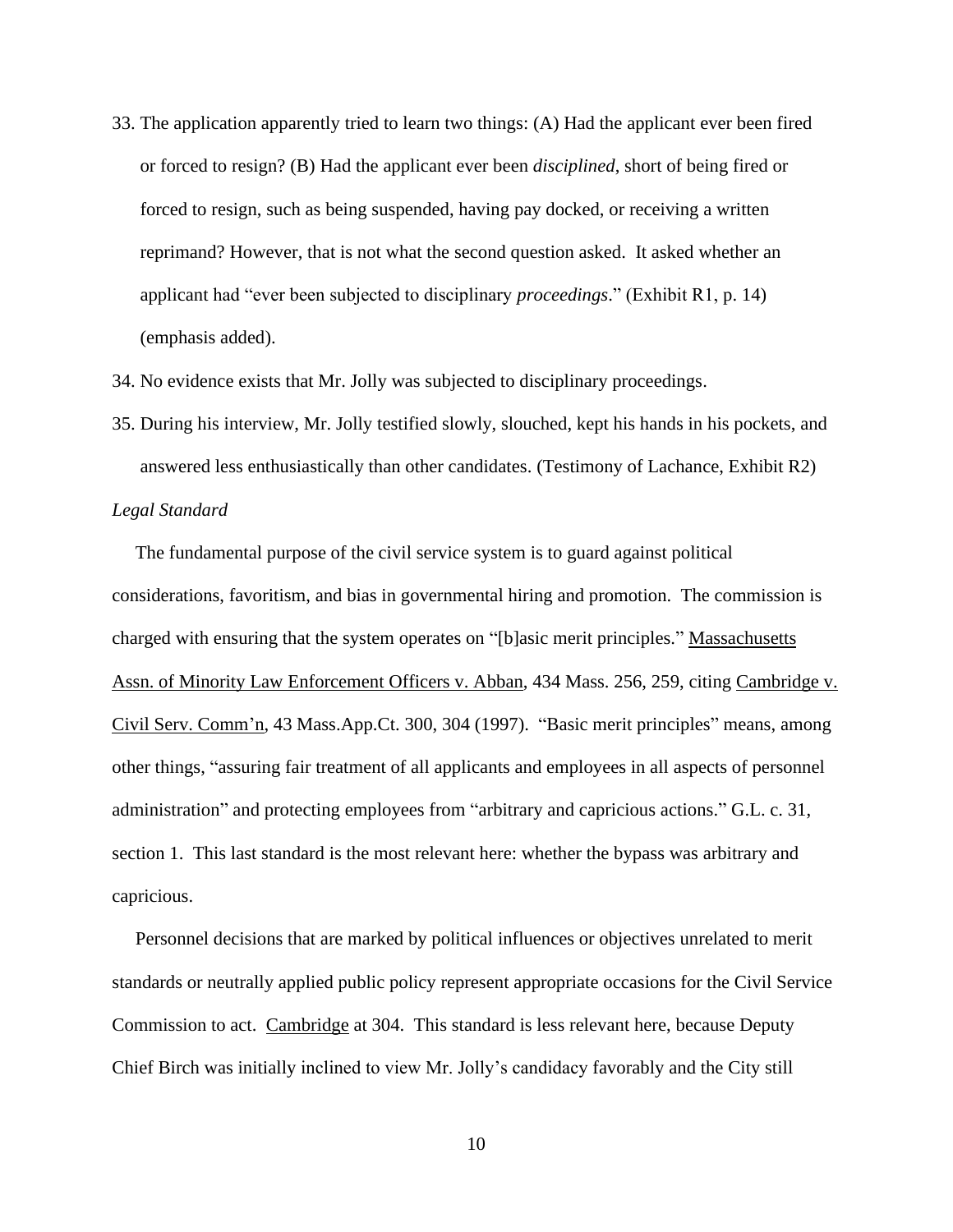bypassed him.

 The issue for the Commission is "not whether it would have acted as the appointing authority had acted, but whether, on the facts found by the commission, there was reasonable justification for the action taken by the appointing authority in the circumstances found by the commission to have existed when the Appointing Authority made its decision." Watertown v. Arria, 16 Mass.App.Ct. 331, 332 (1983). See Commissioners of Civil Service v. Municipal Ct. of Boston, 369 Mass. 84, 86 (1975); and Leominster v. Stratton, 58 Mass.App.Ct. 726, 727-728 (2003).

 The Commission's role, while important, is relatively narrow in scope: reviewing the legitimacy and reasonableness of the appointing authority's actions. City of Beverly v. Civil Service Comm'n, 78 Mass.App.Ct. 182, 189, 190-191 (2010) citing Falmouth v. Civil Serv. Comm'n, 447 Mass. 824-826 (2006) and ensuring that the appointing authority conducted an "impartial and reasonably thorough review" of the applicant. The Commission owes "substantial deference" to the appointing authority's exercise of judgment in determining whether there was "reasonable justification" shown. Beverly citing Cambridge at 305, and cases cited. "It is not for the Commission to assume the role of super appointing agency, and to revise those employment determinations with which the Commission may disagree." Town of Burlington and another v. McCarthy, 60 Mass. App. Ct. 914, 915 (2004).

#### *Analysis*

#### *Number of Missing Packages*

In his interview, Mr. Jolly said that he did not know how many packages he had been accused of stealing. (Testimony of Birch)

In the bypass letter, Chief Lachance wrote:

You told the panel that, while employed by a company to deliver Amazon packages, you were unexpectedly called into work early one morning and told that Amazon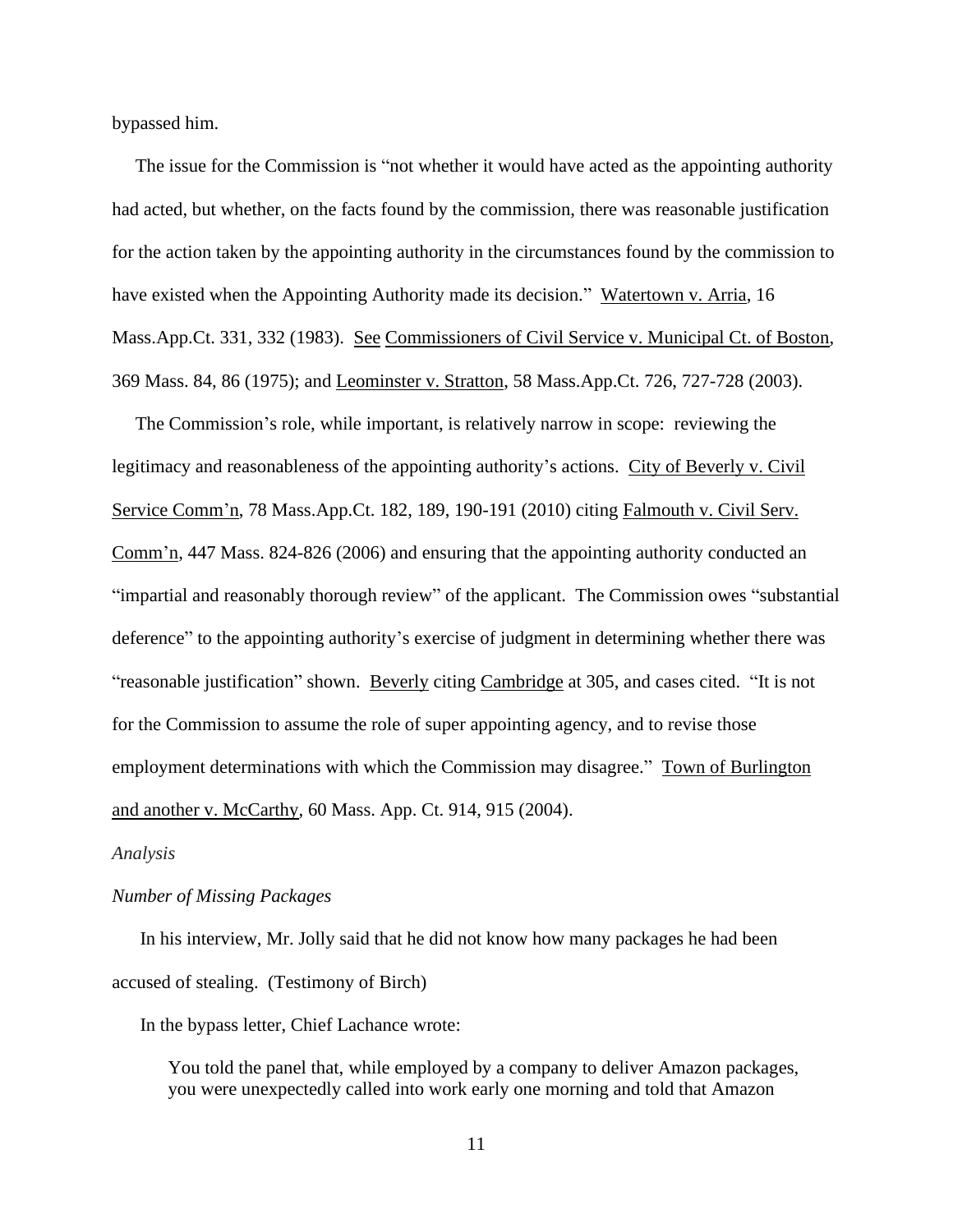Loss Prevention had accused you of stealing packages while you were a delivery driver for R & B Limousine. When asked how they had come to this conclusion, you were unable to provide an answer. You confirmed that you were required to take photographs of each delivery. When asked how many packages were reported missing/stolen, you were unable to provide an answer.

#### (Exhibit R2)

Mr. Jolly testified at the hearing as follows: He had been accused of stealing multiple packages, but he did not know how many. He met with Amazon's loss prevention manager, who said that he had a list of missing packages. (Testimony of Appellant)

When Deputy Chief Birch telephoned Mr. Ghoneim, Mr. Ghoneim did not know the number

of packages that Mr. Jolly had been accused of stealing. (Testimony of Birch)

Apparently, no one connected with the City contacted or tried to contact Amazon's loss

prevention manager to find out how many packages Mr. Jolly was accused of stealing and how

certain Amazon was that Mr. Jolly had stolen them. Nor was the loss prevention manager called

as a hearing witness.

Thus, information about the number of packages that Mr. Jolly was accused of stealing is

incomplete and uncertain.

#### *Police Investigation*

Chief Lachance wrote in the bypass letter to Mr. Jolly about his interview:

You…told the Panel that you were told that if you didn't resign, that the company would file a police report. Although you claimed that you wanted the police to conduct an investigation, there was no investigation and you promptly resigned from the company.

 $(Exhibit R2)$  It is unclear in this account who – Mr. Ghoneim or the loss prevention manager – told Mr. Jolly that if he didn't resign the company would file a police report. It is unclear if Mr. Jolly, while being interviewed, identified the person as Mr. Ghoneim or the loss prevention manager.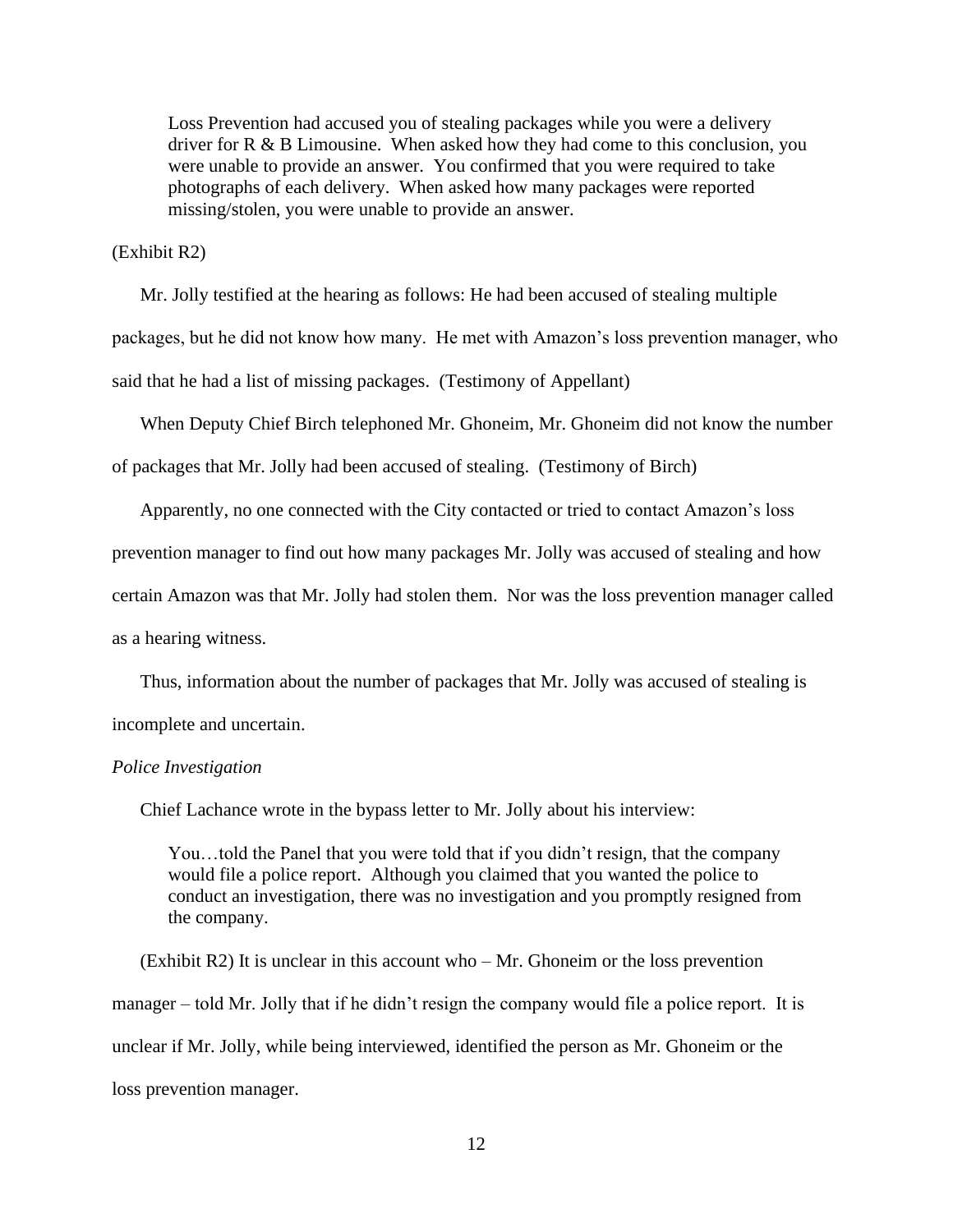Chief Lachance testified about the interview slightly differently: Mr. Jolly said that he had a chance to have a police investigation, but chose not to. (Testimony of Lachance)

Deputy Chief Birch testified about Jolly's interview slightly differently: Jolly said that he had been told to resign or the police would get involved. (Testimony of Birch)

Chief Lachance testified about his telephone conversation with Mr. Ghoneim as follows: Mr. Ghoneim told Mr. Jolly that he could have the police investigate (it is unclear which "he" Chief Lachance referred to: Mr. Ghoneim could have the police investigate or Mr. Jolly could have the police investigate), and if the investigation did not implicate Mr. Jolly, then he might be able to save his job. (It is unclear whether Chief Lachance was reporting that Mr. Ghoneim said that he might be able to save Mr. Jolly's job or that Mr. Jolly might be able to save his own job. It seems more likely that Chief Lachance meant Mr. Ghoneim both times.) However, Mr. Jolly chose to resign. (Testimony of Lachance)

In the bypass letter, Chief Lachance wrote that Mr. Ghoneim stated that Mr. Jolly "could have requested a police investigation to prove your innocence, but you instead chose to resign." (Exhibit R2)

Mr. Jolly testified as follows: When he met with Amazon's loss prevention manager, the manager said that he would get police involved, he would check security cameras, and that Mr. Jolly would be fired. Mr. Ghoneim later called him to fire him. He was not given the option of having the police investigate. (Testimony of Appellant)

Apparently, no one connected with the City contacted or tried to contact Amazon's loss prevention manager to find out what he said to Mr. Jolly or Mr. Ghoneim about a police investigation. Neither Mr. Ghoneim nor the loss prevention manager was called as a hearing witness.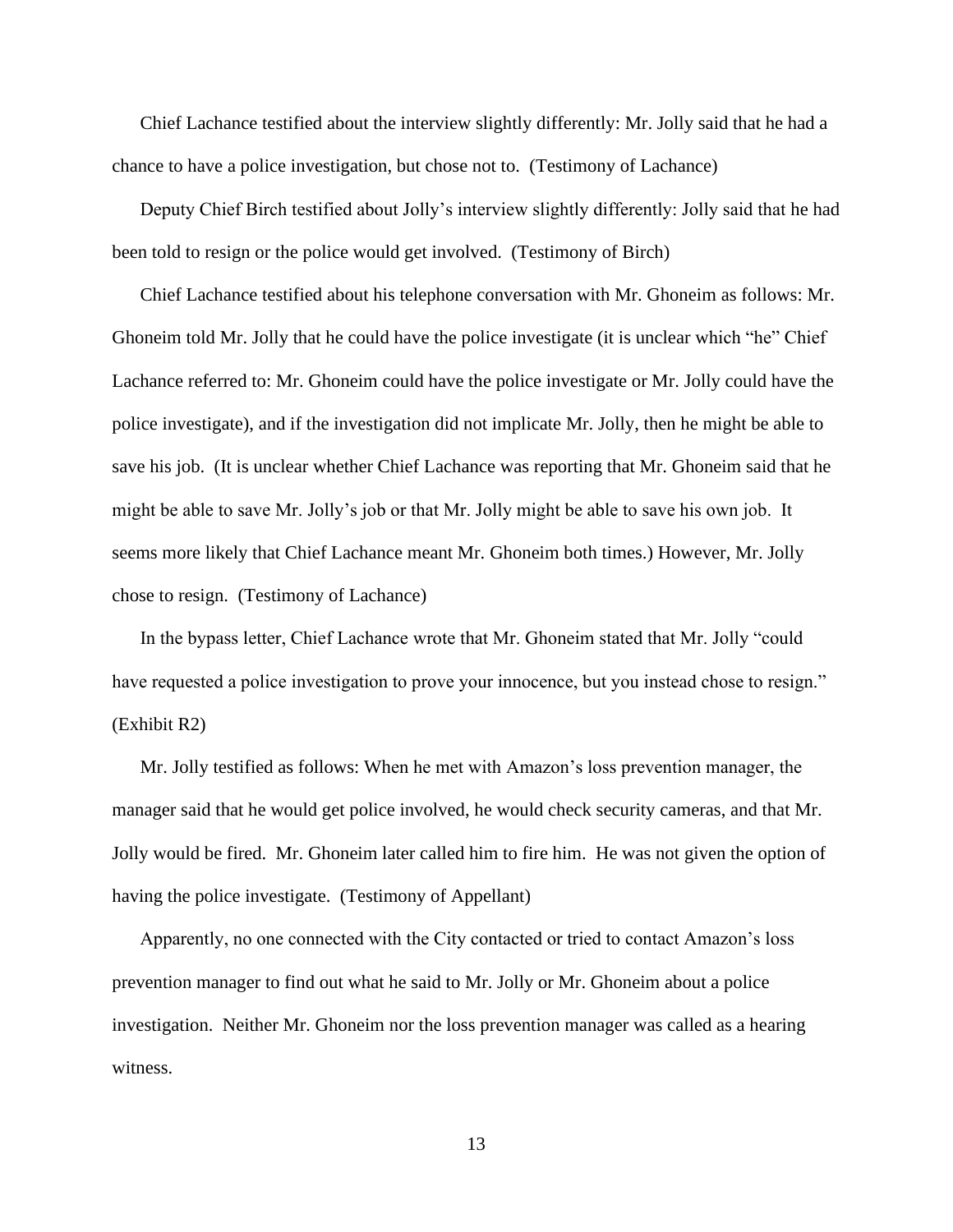It is hard to determine what Mr. Jolly said at the interview about a police investigation because the interview was not recorded.

Mr. Jolly did not mention a police investigation on his application. Therefore, the bypass letter's references to "false and misleading information" and "false statements on your application" are not related to the police investigation. (Exhibit R2)

Although the bypass letter twice mentioned the police investigation, it is unclear how this issue relates to the bypass.

Chief Lachance seemed to have opined at the hearing that Mr. Jolly's choice not to have a police investigation, which could have exonerated him, together with Mr. Jolly's resignation, may have constituted an admission that he had stolen packages. (Testimony of Lachance) However, it is not clear from conflicting accounts that (A) a police investigation was up to Mr. Jolly to choose; and (B) Mr. Jolly chose not to have the police investigate.

#### *Whether Mr. Jolly resigned or was fired*

Chief Lachance wrote in the bypass letter to Mr. Jolly about his interview:

You…told the Panel that you were told that if you didn't resign, that the company would file a police report. Although you claimed that you wanted the police to conduct an investigation, there was no investigation and you promptly resigned from the company.

#### (Exhibit R2)

Chief Lachance testified about his telephone conversation with Mr. Ghoneim as follows:

Once Amazon Loss Prevention became involved, not much could be done; he would have to fire

Mr. Jolly. (Testimony of Lachance, Exhibit R3)

Deputy Chief Birch testified that Mr. Ghoneim told him on the telephone that he had to let

Jolly go. (Testimony of Birch)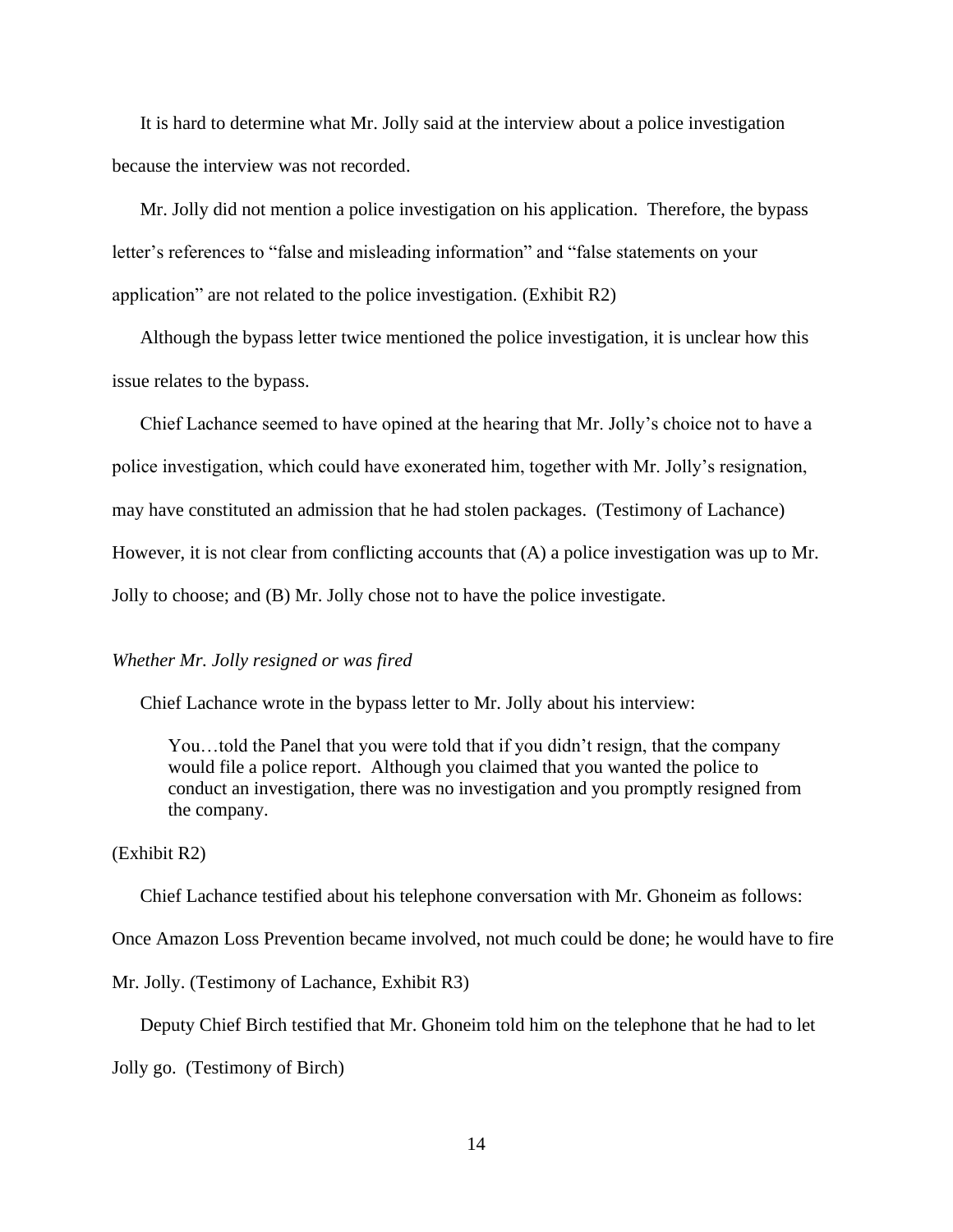Mr. Jolly testified that he was fired; he did not resign. (Testimony of Appellant)

Information about whether Mr. Jolly resigned or was fired is in conflict. Even the information from Chief Lachance is in conflict on this point. Mr. Ghoneim may have been able to clarify this issue, but he was not called as a witness.

It is hard to determine what Mr. Jolly said at the interview about resigning or being fired because the interview was not recorded.

Chief Lachance seemed to have opined that Mr. Jolly's resignation, together with Mr. Jolly's choosing not to have a police investigation, may have constituted an admission that he had stolen packages. (Testimony of Lachance) However, it is not clear that Mr. Jolly resigned; he may have been fired.

#### *Findings Related to Argument*

The bypass letter recounted that at the interview, Mr. Jolly was asked if he had had any issues or problems with coworkers. He had answered no. (Exhibit R2)

At the hearing, Mr. Jolly testified as follows: He had argued with a dockworker at the Amazon warehouse. The argument was about who was responsible, Mr. Jolly or the dockworker, for folding boxes and putting them on shelves when Mr. Jolly finished his route. Mr. Ghoneim told Mr. Jolly that he understood what had happened and to call him the next time a disagreement happened. The argument was one or two weeks before he was fired. Because of the timing and because the dockworker worked in the same building as the loss prevention manager, Mr. Jolly assumed that the argument had led to the accusation of theft. (Testimony of Appellant)

Chief Lachance testified about his telephone conversation with Mr. Ghoneim as follows: Mr. Ghoneim told him that Mr. Jolly had been involved in two separate incidents. One involved the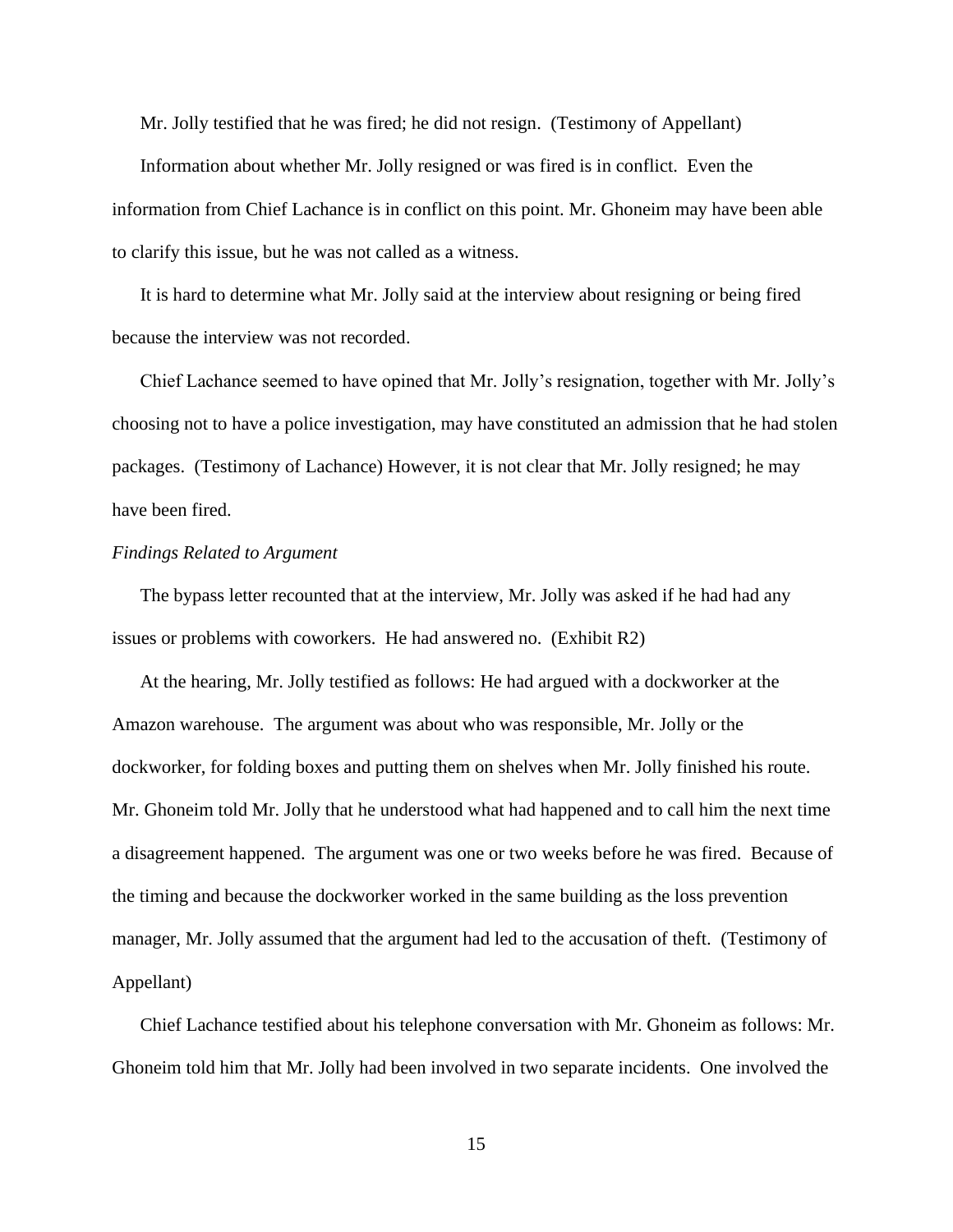allegation of stolen packages. The other was Mr. Jolly's argument with a dockworker at the Amazon warehouse.

#### *Whether Mr. Jolly Had Been Disciplined*

No evidence exists that Mr. Jolly was subjected to disciplinary proceedings. Even if Mr. Ghoneim *investigated* Mr. Jolly by reviewing a videorecording of his argument with the dockworker, no evidence exists of a *proceeding*.

Mr. Jolly has *not* argued that he answered "no" to the question about disciplinary proceedings because he was asked about disciplinary proceedings, rather than disciplinary action.

Neither party has discussed that the application asked about disciplinary proceedings, rather than disciplinary action. Both parties' post-hearing submissions assume that the application asked whether Mr. Jolly had ever been disciplined by an employer.

Chief Lachance testified about his telephone conversation with Mr. Ghoneim as follows: Mr. Ghoneim viewed a videorecording of the argument and concluded that Mr. Jolly had been primarily responsible for it. Mr. Ghoneim reprimanded Mr. Jolly for it. (Exhibit R3, Testimony of Lachance)

Because Mr. Ghoneim was not called as a hearing witness, it is hard to determine whether he reprimanded Mr. Jolly or talked to him about the incident in a way that did not amount to a reprimand. It is unknown whether Mr. Ghoneim used the word "reprimand" or Chief Lachance characterized Mr. Ghoneim's followup with Mr. Jolly as a reprimand.

Even if Mr. Ghoneim orally reprimanded Mr. Jolly, it is not clear that Mr. Ghoneim *disciplined* him. A written reprimand is discipline, but it is not clear that an oral reprimand is.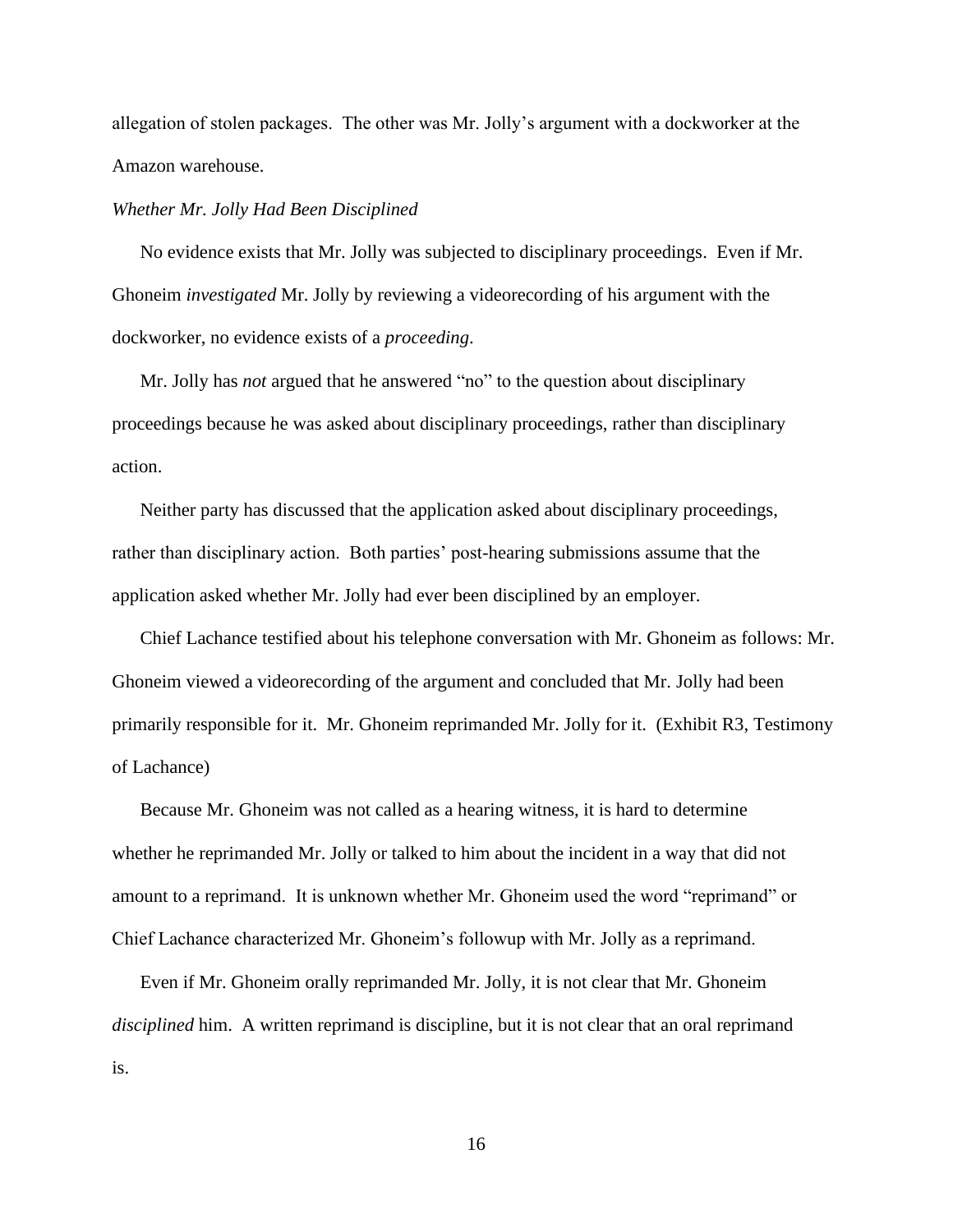Despite the lack of clarity surrounding this factual issue, the City had legitimate and reasonable reasons, City of Beverly v. Civil Service Comm'n, 78 Mass.App.Ct. 182, 189, 190-191 (2010), to bypass Mr. Jolly, partly based on his "no" answer related to discipline. I discuss the legitimate and reasonable reasons below.

#### *Findings Related to Interview Performance*

At the hearing, Chief Lachance testified as follows: Mr. Jolly had his hands in his pockets and slouched back in the chair, which Chief Lachance had not previously seen an interviewee do. Mr. Jolly's speech was slow and his demeanor subdued to the point that interviewers suspected that he was medicated.<sup>4</sup> When asked about his termination from R  $\&$  B Limousine, he looked at the ceiling, sighed, and took 15 to 30 seconds to answer. He was not as alert as other candidates. His answers were brief and required interviewers to prompt him; however, that was not unusual with young candidates. (Testimony of Lachance)

At the hearing, Deputy Chief Birch testified that Mr. Jolly had kept his hands in his pockets and slouched during the interview. (Testimony of Birch)

At the hearing, Mr. Jolly testified that he had been nervous at the interview. He did not deny that he had had his hands in his pockets. Rather, he denied remembering that his hands had been in his pockets. He did not testify about whether he had slouched. (Testimony of Appellant) *Reason for the Bypass*

The bypass letter cited four reasons. I will discuss them in turn.

<sup>4</sup> When I asked Chief Lachance why he did not so state in the bypass letter, he testified that it was to protect Mr. Jolly.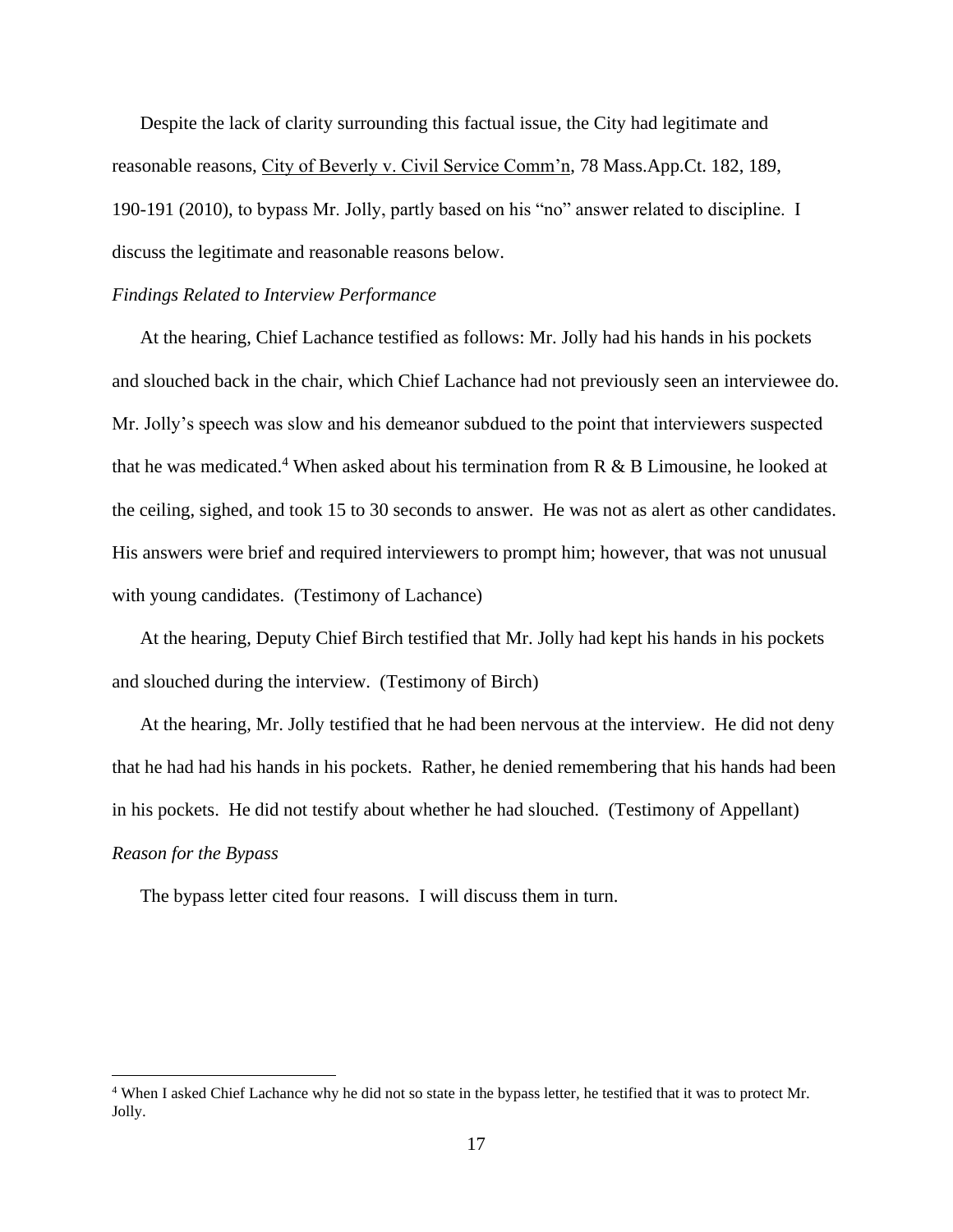#### *Mr. Jolly's forced resignation*

 As stated, it is unclear whether Mr. Jolly was forced to resign or was fired. The difference is not significant. The City had information that Mr. Jolly was forced to resign, as opposed to being fired, and relied on it when it cited Mr. Jolly's forced resignation in the bypass letter. The significant fact is that Mr. Jolly was forced to stop working at  $R \& B$  Limousine after having been accused of stealing packages. The City's concern that a firefighter, who would be entering people's homes, was trustworthy and honest was legitimate and reasonable. City of Beverly v. Civil Service Comm'n.

#### *False and misleading statements on Mr. Jolly's application related to his resignation*

 The City did not specify the false and misleading statements on his application. However, Mr. Jolly reported that he had been accused of stealing one package, whereas he had been accused of stealing multiple packages. That may have been an attempt to minimize his culpability. He also conflated two incidents, the accusation of theft and the argument with a dockworker, and inaccurately ascribed the accusation to the argument. The conflation may have been another attempt to minimize his culpability. Furthermore, he reported the argument on his application, but did not mention it in his interview. Mr. Jolly did not explain these discrepancies.

 The City's concerns that a firefighter be able to report events clearly and accurately, without conflating them and incorrectly assuming a relationship between unrelated events, was legitimate and reasonable. City of Beverly v. Civil Service Comm'n.

#### *Failure to "disclose disciplinary action"*

 It is ultimately not significant that the application asked Mr. Jolly whether he had been subjected to disciplinary proceedings, not disciplinary action, because Mr. Jolly understood the question to be whether he had been disciplined. It is unclear whether Mr. Jolly's employer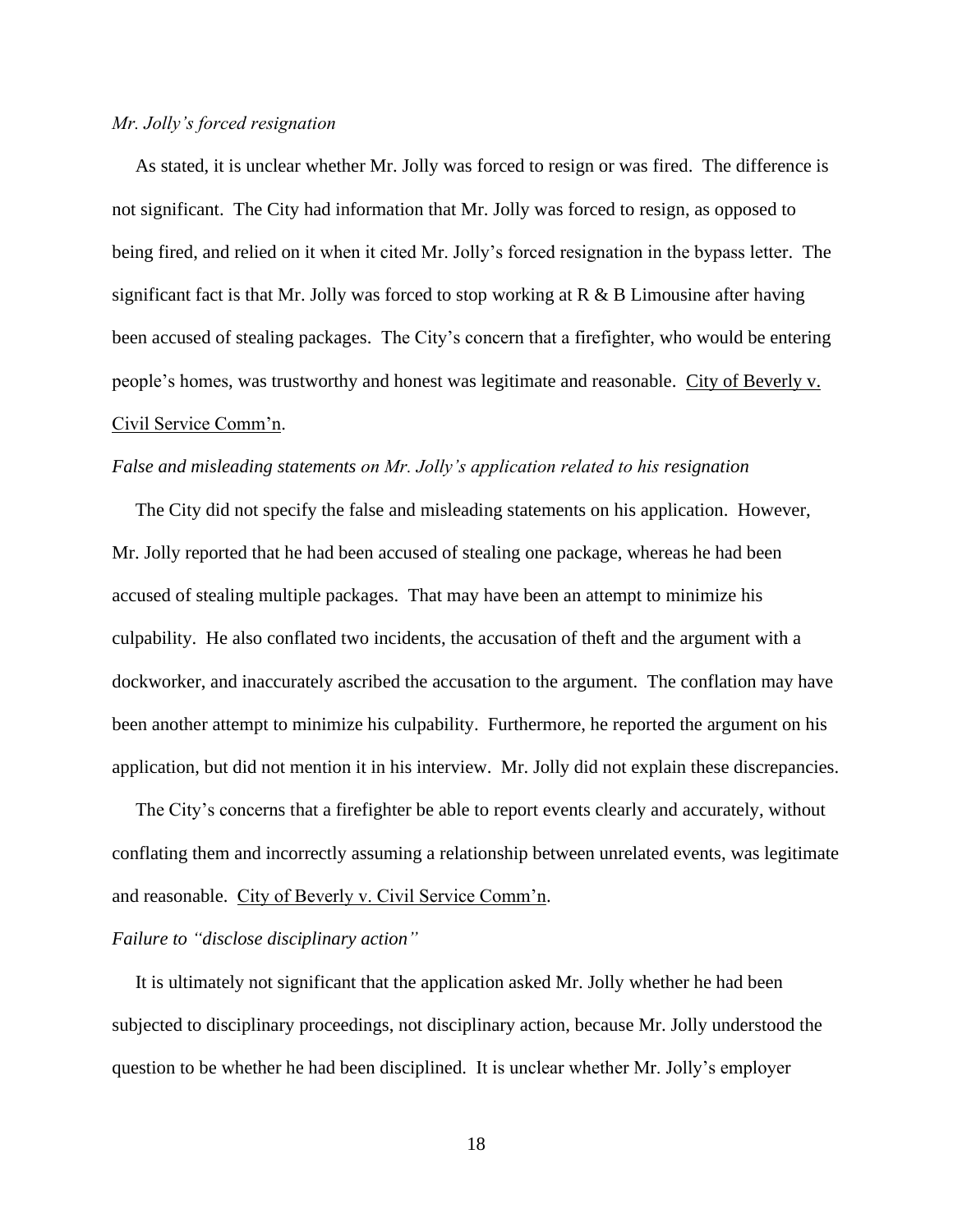disciplined him or even orally reprimanded him. That, too, is ultimately insignificant because Mr. Jolly signed an acknowledgement that his "withholding information…will be the basis for rejection of [his] application" and he solemnly swore before a notary, three times, that "each and every answer is full." Mr. Jolly did not forthrightly disclose that his employer was displeased with his interaction with a coworker and conveyed his displeasure to Mr. Jolly.

 The City wanted to hire a firefighter whom it would not need to discipline. The City inquired, perhaps inartfully, about Mr. Jolly's history of having been disciplined and Mr. Jolly did not answer either application question forthrightly. This reason for the bypass was legitimate and reasonable. City of Beverly v. Civil Service Comm'n.

#### *Poor interview performance*

 It would have been preferable if the City had recorded the interview. Mr. Jolly may have been enthusiastic about a firefighter position, but he did not convey it during his interview as effectively as other candidates did. This reason for the bypass was legitimate and reasonable. City of Beverly v. Civil Service Comm'n. I observed him during the hearing, and he was low key and subdued.

 Mr. Jolly's slouching during the interview was a less legitimate and reasonable bypass reason. For the City to bypass a 22-year-old candidate for an entry-level job because he put his hands in his pockets for an undetermined length of time was not legitimate and reasonable. Nonetheless, Mr. Jolly's overall interview performance, which the City judged was poor, was a legitimate and reasonable bypass reason.

 The City has shown that, after conducting a fair and impartial application process, one that was partly conducted by an interviewer who was initially inclined to favor Mr. Jolly's